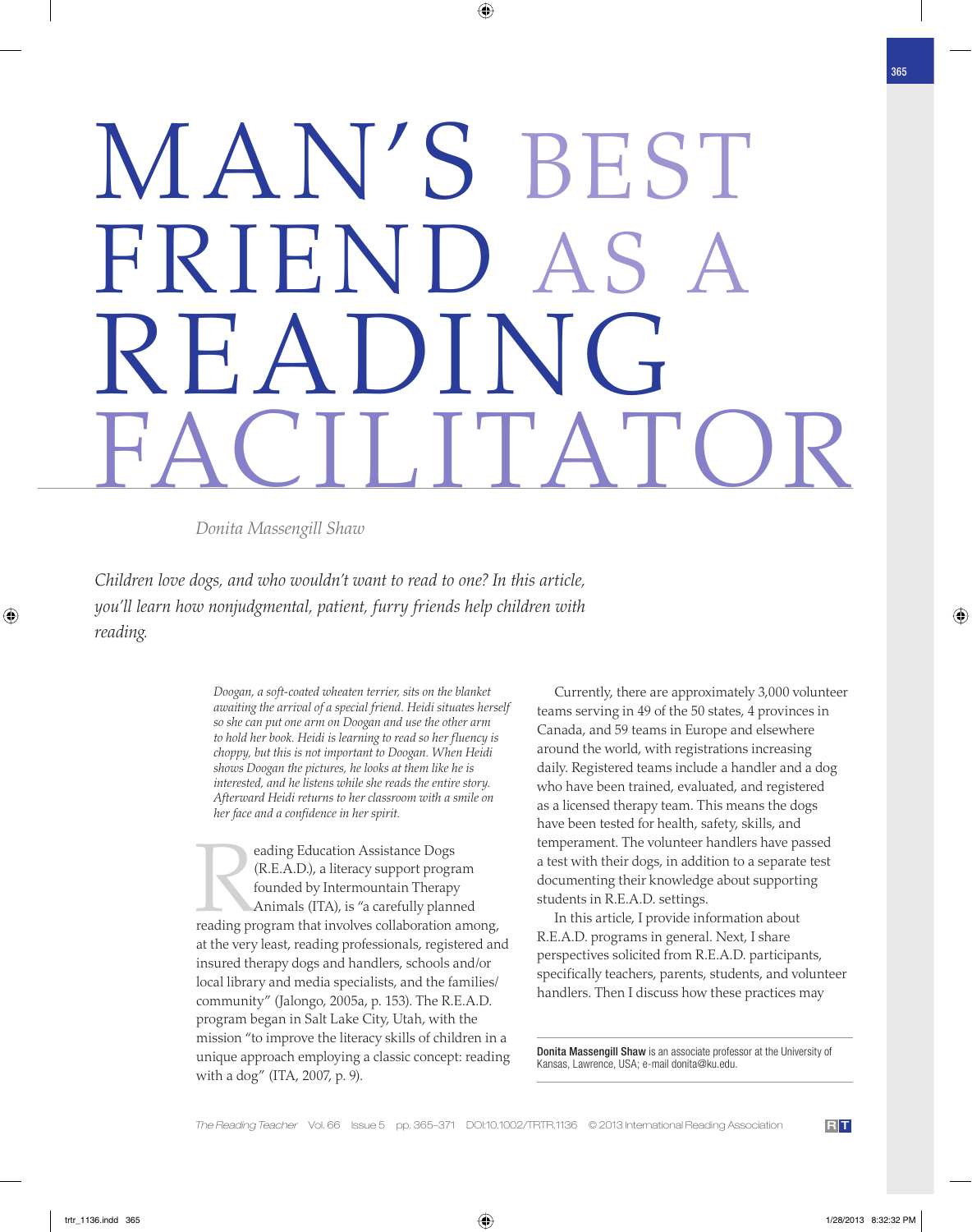become a part of your classroom and possible adaptations. Finally, I summarize why R.E.A.D. makes a difference.

# **Overview of R.E.A.D.**

The powerful influence pets have on people's physical and emotional health has been documented (Lynch, 2000; Nimer & Lundahl, 2007). Substantial research credibility shows the value of using animals in either animal-assisted *activity* (AAA) or animal-assisted *therapy* (AAT) (Lynch, 2005; Nimer & Lundahl, 2007). The purpose of AAA is to provide motivation, education, or recreational opportunities that enhance the quality of life (Granger & Kogan, 2006). AAA has three features that distinguish it from AAT:

- 1. The visits are spontaneous, which means the children are not preselected, and content is not preplanned.
- 2. Volunteers/providers are not required to keep documentation.

Pause and Ponder

- The author believes there are benefits of the Reading Education Assistance Dogs (R.E.A.D.) program that go beyond being "fun." What aspects of the perspectives or discussion spoke to you or convince you there is value in Reading Education Assistance Dogs?
- Teachers have many students to serve and lack time and human resources to meet all students' needs. In what ways does the R.E.A.D. program help you rethink the role of volunteers in your classroom?
- How can you and your colleagues build an engaging environment that supports students' intrinsic motivation?

3. No specific treatment goals are outlined.

In contrast, AAT includes the animal as part of a treatment plan with the goal of accomplishing set outcomes (Nimer & Lundahl, 2007). R.E.A.D. offers both models. In a public library setting, R.E.A.D. falls under AAA because children read to a dog for one session without documentation or planning;

whereas preselected children who read to a dog on a regular basis in a school setting with documentation falls under AAT. This article focuses on the AAT aspect of R.E.A.D. by sharing information that is situated in schools.

R.E.A.D. began in 1999 when Sandi Martin, a registered nurse and ITA board member, contemplated the effect animals have

on humans and the need to promote emotionally safe environments for children to develop their reading skills. She proposed that ITA partner with libraries and allow registered teams to listen to children read; this was the beginning of R.E.A.D. Within a short period of time, the R.E.A.D. program was taken to bookstores and schools. Since then, therapy dog organizations across the nation have promoted reading to dogs (Hughes, 2002).

Many anecdotes, such as the following, have been collected since R.E.A.D.'s conception. A 10-year old girl, Naomi (pseudonym), could hardly read, and her reading level was way below that of her peers. When asked to read to Meg [dog], Naomi gave every reason she shouldn't read to Meg. The

dog's handler convinced Naomi to read to Meg, and she chose a 32-page picture book. Meg was listening at Naomi's side through the entire 45 minutes it took to finish the simple book. When Naomi finished, she gasped, "Oh my! I'm finished—I've never read a whole book before, ever in my life!"

Anecdotes illustrate the power of AAT, and their descriptive evidence leaves people with a good feeling.



Although that is important, R.E.A.D. is more than a warm and fuzzy program (Friesen, 2009). Small-scale studies of R.E.A.D. have consistently shown that R.E.A.D. improves students' reading skill and motivation (Heyer, 2007; Martin, 2001). Heyer (2007), who was enrolled in a master's program with an emphasis in reading, met with three children in grades 2–4 who performed "just below grade level" but did not receive intervention from the school's reading specialist. Three other students, comparatively, met with a R.E.A.D. team. Both control (instructed by Heyer) and experimental students (R.E.A.D.) received intervention for 20 minutes per week for a total of 16 weeks. Qualitative and quantitative assessments showed that the students who met with the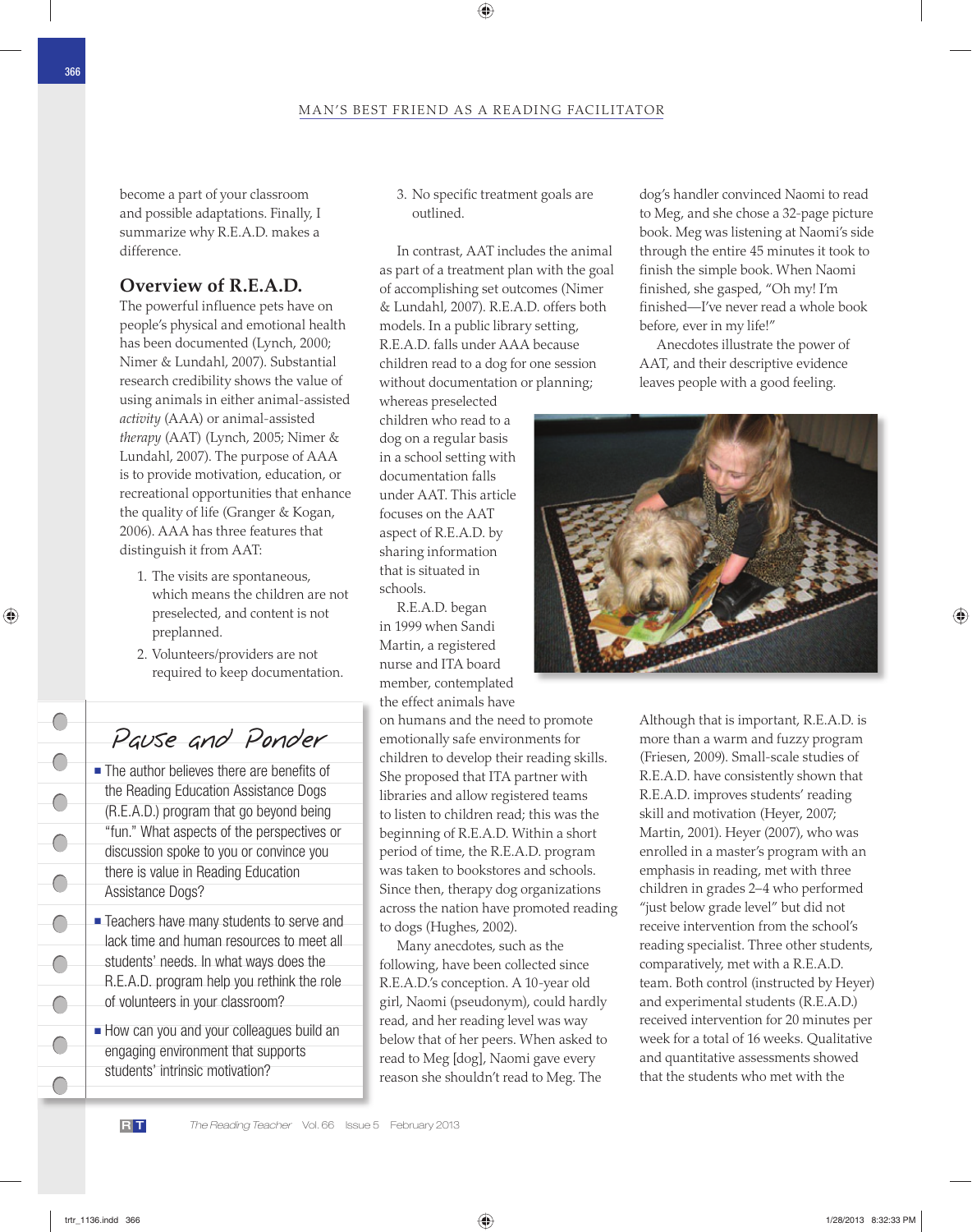*"Although dogs can't speak, they communicate in so many ways."*

R.E.A.D. team had slightly higher assessment postscores than the control students. Additionally, the students who read to a dog had higher self-confidence and had gained a love for reading.

Martin (2001) enrolled 10 students, ages 5 to 9, in a R.E.A.D. program. The 10 students individually met a pet partner once a week for 20 minutes during the school year. The students were tested by the school's reading specialist on nationally recognized assessments. All 10 students significantly improved their reading scores. Their classroom teachers also noticed improvements in selfconfidence, involvement in school activities, and decreased absenteeism.

A typical R.E.A.D. session, lasting approximately 20–30 minutes, follows several procedures. On arriving in the room, the handler places a blanket on the floor defining the dog's space; this is set in an area of the room where there are few interruptions and distractions. The position of the dog on the blanket, typically between the handler and child, can help a child feel connected.

When the child arrives, there is a moment for friendly chatter. Within minutes the student is sitting on the blanket reading to the dog while the pet and handler practice careful listening. If a child struggles with a word, adequate time is given for problem solving, but the handler will help the child without doing the reading for the child.

The handler uses the dog to solicit interaction; one way is to speak for the dog.

For example, "That's a new word that Doogan's never heard, can you tell him what it means?" or "Doogan really enjoyed that story. He'd like to hear it again, but this time in your own words." "Doogan wonders how [the character] felt about that," or "Doogan wonders what is going to happen next—what do you think?" which the child can answer. Throughout the session, the handler participates enthusiastically and interactively without dominating. At the conclusion of the session, the child has

and is very alert, looking around and noticing every detail as we walk down the school hallway. Once in the room, Doogan readily settles down and begins his work. To him, each child is special. Doogan realizes how important it is to look at pictures and allow the reader to touch him. Doogan is also cognizant that I am right there with him, often looking him in the eye and giving him positive reinforcement.

The blanket is a happy and safe place with no negative corrections to the reader or dog. I am attentive to the reader and him, and I support the reader with the right amount of interaction. In



an opportunity for closure by saying goodbye and giving the dog a treat or hug.

Following is a description of R.E.A.D. through a dog's eyes. Although dogs can't speak, they communicate in so many ways. The description is based on a published document (ITA, 2008) but personalized with my own R.E.A.D. experiences. When I get Doogan's bag (with blanket and books), he knows it is time for school. Immediately Doogan wags his tail and kisses me as I put on my shoes, never leaving my side. As we enter the school, Doogan prances

the photos, you will notice how Doogan and I are interested in the book and helping the reader have a relaxing time. From Doogan's perspective, I have a positive, friendly attitude toward the reader, him, and everyone in the facility.

# **Perspectives**

In this article, I'd like the voices of teachers, parents, students, and dog handlers to speak

for themselves. The data for this portion of the article were collected from Desert Rose School District (pseudonym), which is located in the southwest region of the United States. There were 197 students who participated in R.E.A.D. over the course of one school year beginning with 2006–2007 through 2010–2011. A total of 78 teachers of grades K–5 instructed the participating students. Thirteen dogs and their handlers provided the intervention. All participating students, their parents, and teachers were asked to complete questionnaires at the end of the school year. The qualitative data follow. A more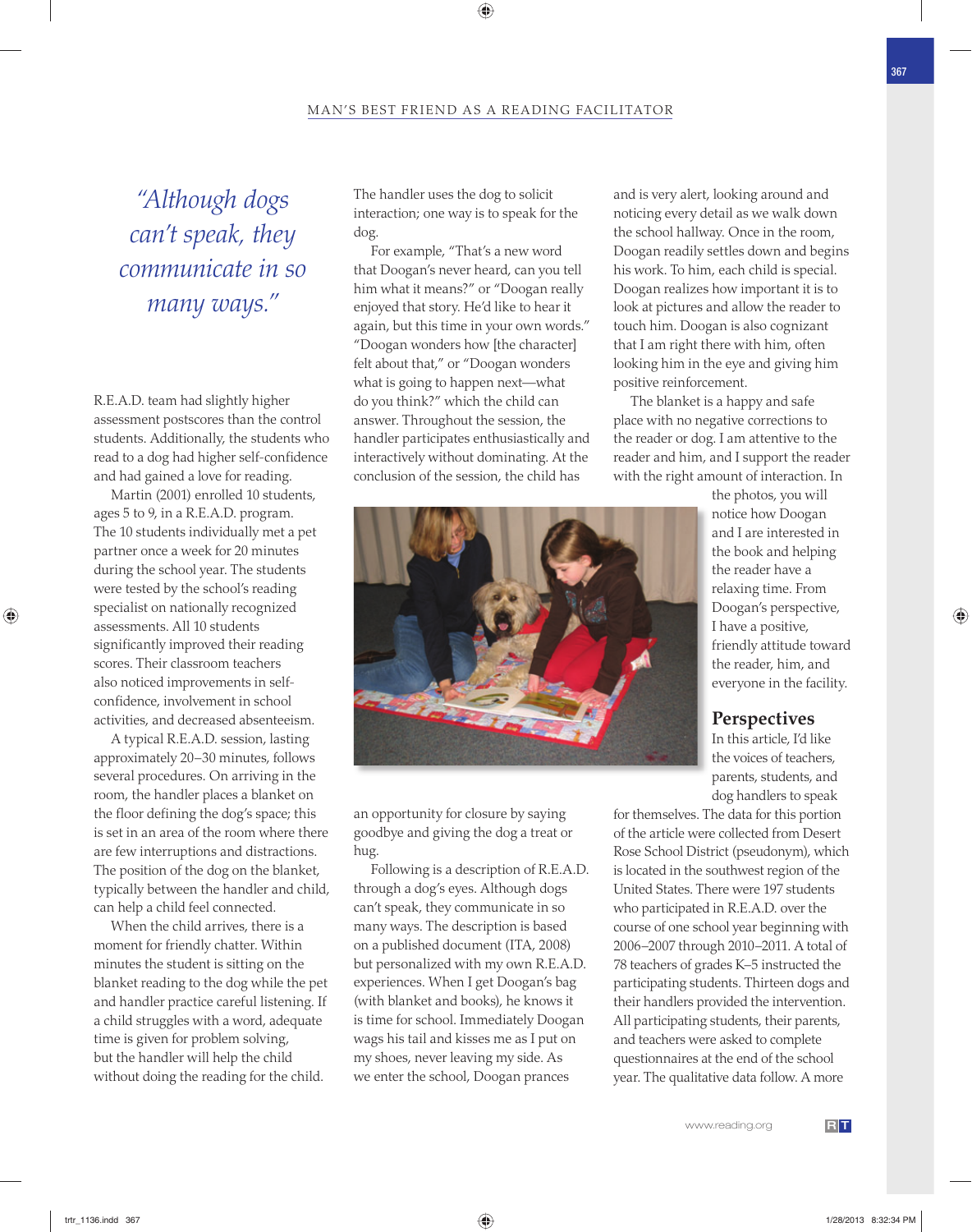thorough description of the methodology, including demographics, data analysis, and quantitative results, is provided in the online research supplement.

## *The Teachers*

Reading growth. Confidence. Motivation. Envy. These are the keywords that describe what teachers said about the R.E.A.D. program. Following are some specific comments the teachers have expressed.

- Students gained a lot more confidence in their reading orally and with their abilities to effectively use their reading strategies.
- My student went up significantly in his reading (Developmental Reading Assessment) score as well as his confidence in reading and retelling a story.
- Where they were previously reluctant to read, now they view it as enjoyable.
- My students seem calmer after reading with [dog]. They show more understanding to others in our room. They're talking with each other and students in other classes in a more friendly tone and with more details.
- Students who participated were the envy of all other students! It was one program that they actually wanted to participate in and didn't consider it as a punishment or stigma as they sometimes do with other intervention programs.

In sum, the teachers readily believed R.E.A.D. is a viable literacy intervention. One teacher wrote on her survey, "I really love this program because it provides a one-to-one intervention for students who need extra support but do not qualify for other intervention programs." This has significance for educators who are looking for ways to support developing or reluctant readers, but may be limited by resources and time.

# *The Parents*

Parents were happy to have their child participate in the program. Their responses can be summarized with terms similarly mentioned by the teachers: interest, motivation, confidence, and reading growth.

- Participating in this program has brought a joy of reading for my special needs child.
- My child is now more interested in reading and is not afraid to attempt new reading, all kinds of material.
- My son was behind in his reading but with the help of the program my son has advanced from a level 6 reading to almost a 12 and the dogs are a great inspiration to him.
- It has made him a better reader and he has a better understanding of what he is reading. They are not just words because he is convinced [dog] comprehends what he is saying.

### *The Students*

Students enjoyed going to R.E.A.D. sessions. Confidence and comfort are two ideas the students expressed in their responses.

*"I can read with more confidence every time I read to the dog. I feel that I am becoming better at reading."*

- I can read with more confidence every time I read to the dog. I feel that I am becoming better at reading. Because I feel if I wasn't reading to the dog my reading would not be increasing. I also want to say thank you for your patience when helping me read.
- The dog comforts me when I read her a story. If a hard word comes to me I sound it out. I love reading with the dog and her amazing owner. They are so nice to me and all of the other kids want to read with her and the dog. If I can read with her and the dog every year I would.

# *The Handlers*

Handlers found great pleasure watching children transform as readers before their eyes. This experience and the bonding that occurred made their volunteered time worthwhile. You can visualize the experience as the two handlers share their comments.

- One student told me he had new books, and they were really hard for him because he had not practiced. I encouraged him to try. His response was, "Well it's not hard when I read to the dog."
- One student would always turn the book and point out the important things in the pictures to [dog]. One day [dog] was lying on his back and the student turned the book upside down so [dog] could see the pictures right side up.

# **Classroom Practices**

Several resources are available if you want to learn more about R.E.A.D. For example, you may start by reviewing the website www.therapyanimals.org to gain knowledge of the R.E.A.D. program in general. The website outlines steps to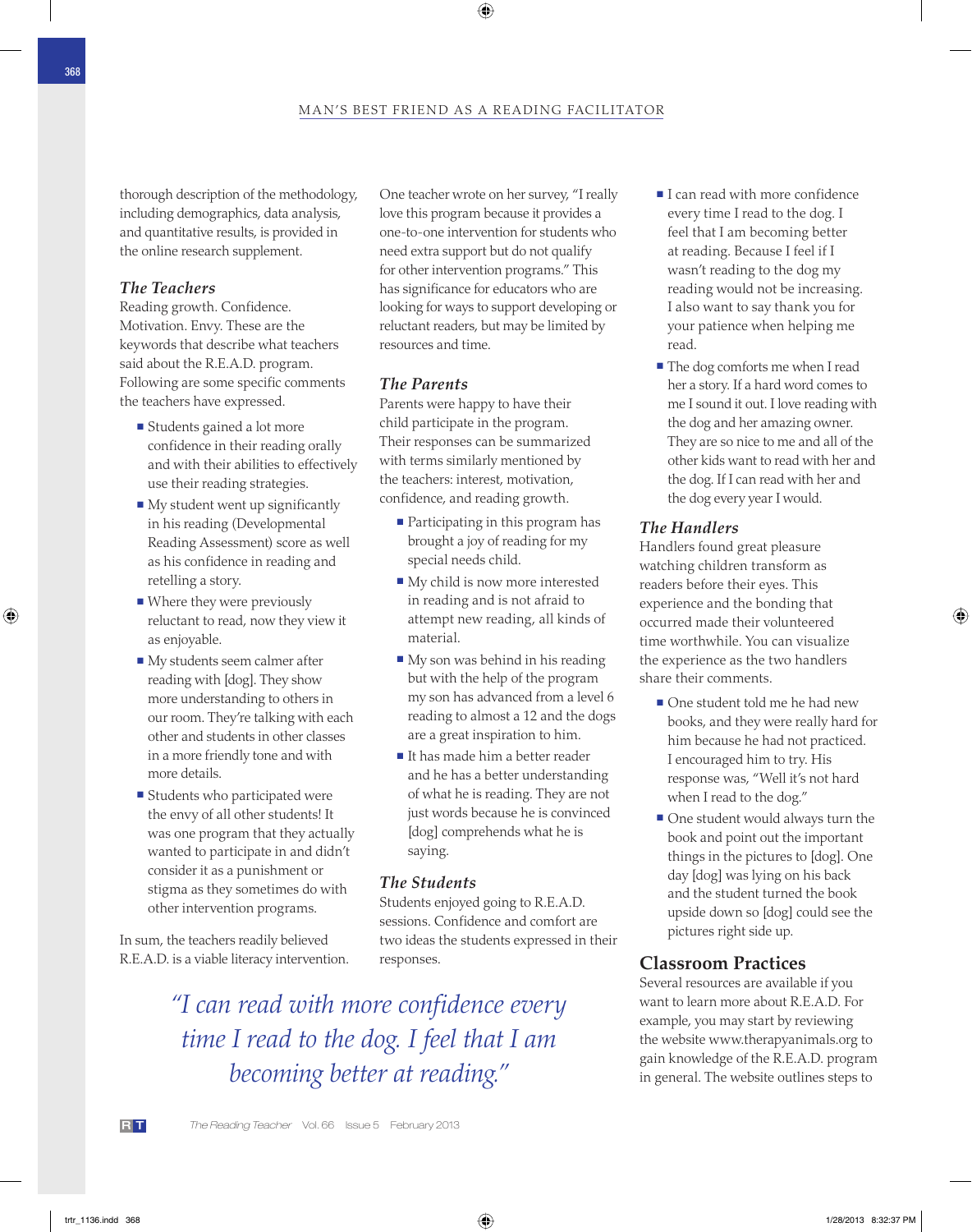*"The program's success comes from registered teams interacting with the child and text."*

become registered, provides how to find a R.E.A.D. team/workshop, and contains results about R.E.A.D. programs. To request a R.E.A.D. team's visit to your classroom or school, contact your local registered therapy dog association or a national organization such as Delta Society and inquire if they have R.E.A.D. teams available to serve your school.

Implementing a R.E.A.D. program requires planning and preparation to ensure success. Jalongo (2005a) offered practical advice to educators, librarians, and administrators who wish to have a R.E.A.D. program in their community. She provided 12 practical suggestions on how to implement a R.E.A.D. program:

- 1. Understand the importance and time commitment for training the dog and to prepare the handler for helping students to read.
- 2. Gain administrative support and educate your colleagues before launching a program.
- 3. Address safety and liability issues.
- 4. Consider the culture of the community.
- 5. Consider finances. Although most programs are voluntary, purchasing student books are one aspect that grants, donations, or private organizations may support.
- 6. Determine which children are to participate.
- 7. Secure parents' and guardians' permission before beginning intervention.
- 8. Address sanitation concerns.
- 9. Inform colleagues, staff, and families about the program.
- 10. Prepare children and staff with an informative session.
- 11. Plan for the dogs' safety and well-being.
- 12. Decide how expansive the program may become.

Jalongo's article provides a great overview of R.E.A.D., and I encourage you to read the article in its entirety.

The title R.E.A.D. clearly mentions the canine species as the focus of AAA/ AAT. However, the ITA leaders clearly do not discriminate among other animals. They encourage animal lovers of many species, including birds, cats, or rabbits, to become involved. In fact, Sudanese students read to a donkey.

AAT is more than keeping a classroom pet or having a teacher bring her pet dog to class. The program's success comes as a result of having thoroughly trained, evaluated, and registered teams interact with the child and text. If a teacher wishes to have a qualified R.E.A.D. team visit his or her classroom, but no teams are available, the value and benefits of R.E.A.D. may be adapted.

For example, if your classroom already has a pet such as a hamster or guinea pig, the students can be encouraged to read to the classroom pet by arranging a blanket next to the cage or possibly holding the animal. The power of animals should not be diminished. A person's relationship with an animal is one factor that has a moderating effect on stress reduction (Friedmann, Thomas, & Eddy, 2000).

An animal partnered with a tutor who is sensitive to children and their efforts to read may positively affect students (Jalongo, 2005b). I'd encourage the teacher to find a school volunteer such as a high school student, parent, or grandparent and train the volunteer how to provide responsive feedback when a child reads to a classroom pet. The teacher can prepare a list of questions or comments for the volunteer to use to guide meaningful interactions.

No research has been conducted on a "stuffed animal" pet, but teachers may like to try that adaptation as well. Children can be imaginative and report to the teacher (or volunteer) on their experience reading to a stuffed animal. After the child practices reading to the stuffed animal, the teacher can solicit school staff who become volunteer listeners. It's a privilege for the child to walk to the cafeteria and read to a food service worker or find the housekeeper or secretary and ask him or her to listen to the child read.

All faculty and staff can be taught how to give encouragement rather than praise. Praise passes judgment on students' reading, tends to emphasize results rather than the process, and teaches children to depend on others for evaluation. In contrast, encouragement supports students' efforts and helps them to evaluate their reading without judgment or embarrassment. Volunteers and school staff can learn how to provide sincere and constructive feedback with verbal scaffolding and

> *"The power of animals should not be diminished."*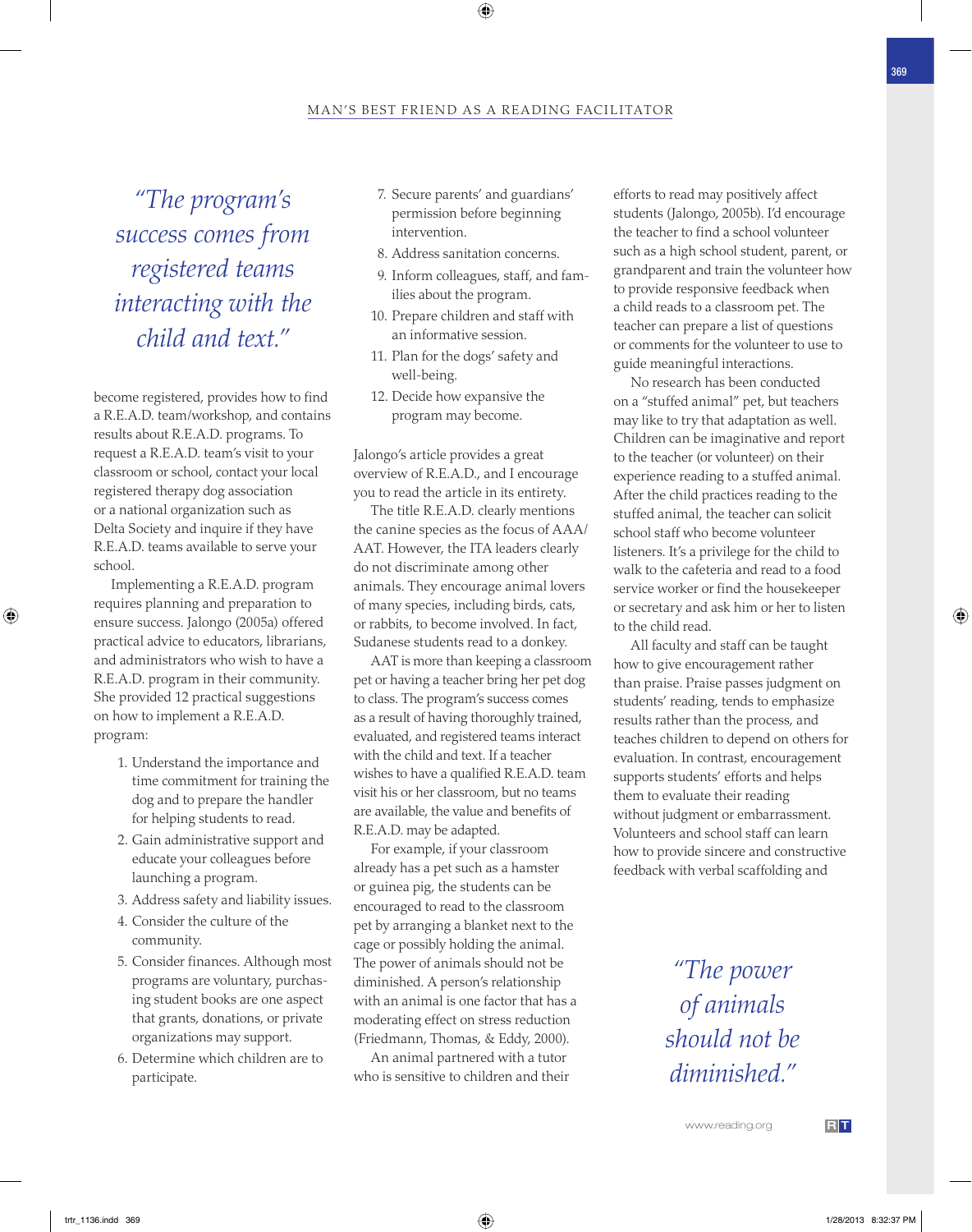#### Figure Examples of Encouragement Stems

Praise statements typically are comments such as "Good job," or "Great!" or "Nice work." In contrast, encouragement has four characteristics. Below each characteristic, several examples of constructive encouragement are provided (ITA, 2007, p. 142).

- Teaches children to evaluate their own efforts
	- ❏ Was that fun? Why?
	- ❏ Are you glad you tried to…?
	- ❏ You seem pleased about…
- Does not judge their work
	- ❏ I noticed that you were …
	- ❏ Which of these books did you like best?
- Focuses on the process rather than the outcome
	- ❏ How did you use \_\_\_\_\_\_\_ to do this?
	- ❏ It looks like you are working on reading with expression.
	- ❏ I see you are looking for more books by the same author.
- Is a private event that does not embarrass children in public or compare them with others
	- ❏ Thanks for helping organize the books today.
	- ❏ I appreciate that you…
	- ❏ Aren't you pleased that you were able to…?

support that reflects the value and importance of reading (Gambrell, 2011). Examples of encouragement are provided in the Figure.

If it is not possible to have a R.E.A.D. team visit your school, it may be possible for a registered therapy team to come to the school to teach children about handling a dog and other related humane topics. The students can "adopt" this dog as a special friend; with the handler's assistance and time, the dog can be a catalyst for discussions about literacy and books. For example, the students could write a letter to the dog telling him about the text they are reading and the handler could write back with the dog's perspective about the book. This pen-pal exchange can

be a safe place for students to express themselves without judgment.

Another possible idea is to check with the local public library to determine whether they offer a pet partner experience for children. Encourage your students and their families to visit the library's program and participate in an AAA setting.

# **Reasons Why R.E.A.D. Is Effective**

R.E.A.D. is able to deliver the necessary criteria to transform reluctant or struggling readers into willing, confident readers by providing a caring, positive, and supportive arrangement through a dog and handler. Several conditions for learning (Cambourne, 1995) are present

in a R.E.A.D. session. Students are *immersed* in text for 20–30 minutes each week. The students take *responsibility* and have time to use, *employ*, and practice their reading in real ways. Time spent engaged in real reading contributes to literacy growth (Gambrell, 2011). Students make *approximations* without fear of judgment. The handlers provide timely, relevant, nonthreatening *response* through their pet partner while providing high *expectations*.

When the emotional climate is sound, students' feelings are acknowledged, and positive dispositions are being built while they simultaneously learn concepts and strengthen skills (Katz, 2008). As Melson (2001) said, "Despite most children's acknowledgement that pets cannot literally comprehend what they are saying, children have the feeling of being heard and being understood" (p. 51). In a supportive and engaged environment, "animal-assisted learning" (Friesen, 2009, p. 106) occurs.

Engagement is at the heart of each R.E.A.D. session. "Engagement occurs when learners are convinced that they can engage and try to emulate without fear or physical or psychological hurt if their attempts are not fully correct" (Cambourne, 1995, p. 1987). In Applegate and Applegate's (2010) research, they discovered that a number of students were good readers, but disliked reading. The authors stated there is a relationship between engagement and motivation.

*"Engagement is at the heart of each R.E.A.D. session."*